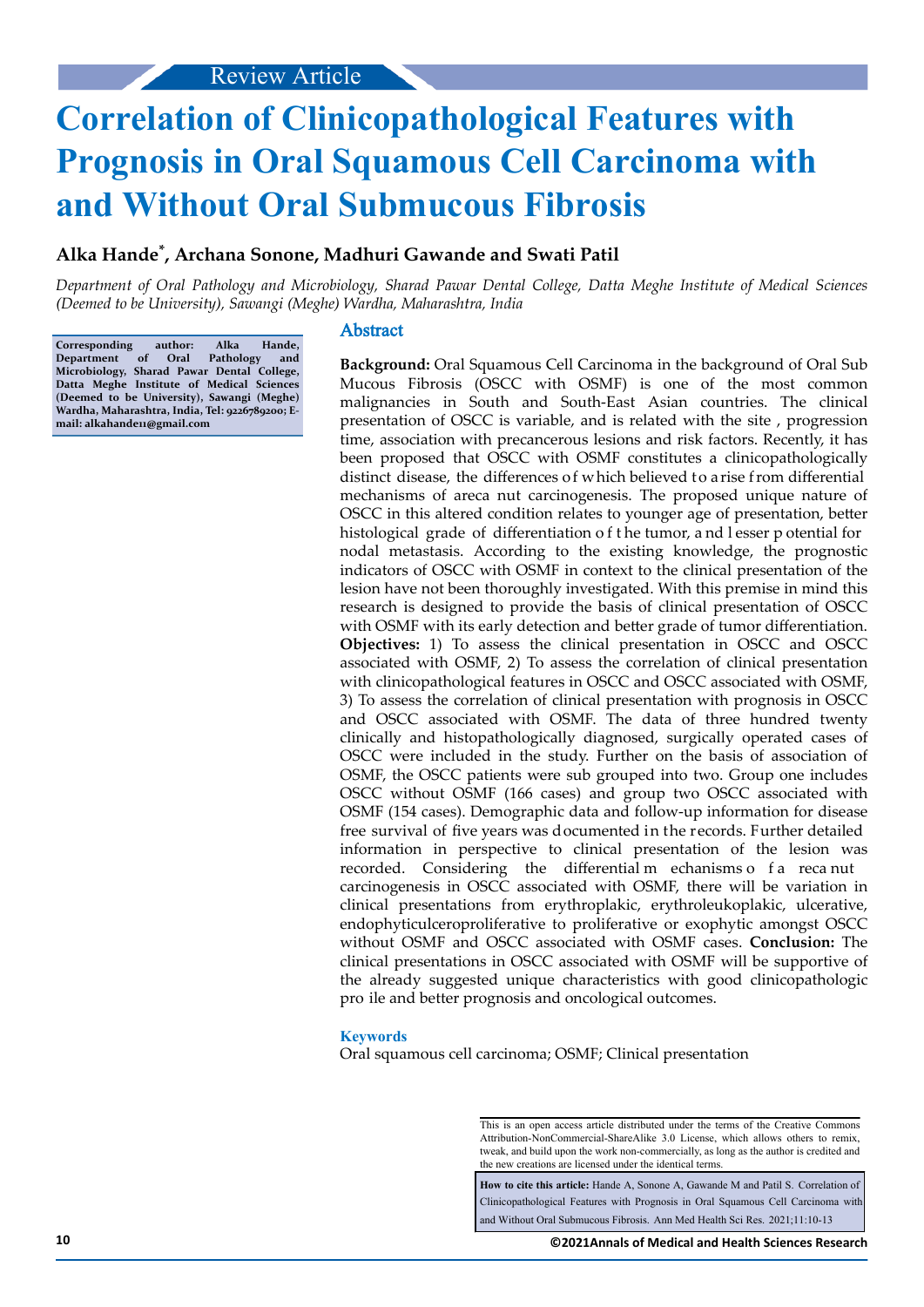# **Introduction**

#### **Background**

Oral Squamous Cell Carcinoma (OSCC) is a major cause of morbidity and mortality in the Indian subcontinent. The high prevalence of OSCC is noted in India mainly due to the predominance of habit of chewing smokeless tobacco and areca nut. <sup>[1]</sup> Areca nut is an independent group-1 human carcinogen in accord with the international agency for research on cancer, World Health Organization (WHO) with respect to its monographs of 1985 and 2004. [2] Areca nut along with the slaked lime and other ingredients leads to a ubiquitous Oral Potentially Malignant Disorder (OPMD) called Oral Sub Mucous Fibrosis (OSMF), which is characterized by progressive fibrosis of the oral mucosa. [3] Upsurge in the popularity of commercially prepared areca nut preparations and increase uptake of this habit by young people due to easy access, effective price changes and marketing strategies has led to rapid increase of the disease. [4] Oral Squamous Cell Carcinoma in the background of Oral SubMucous Fibrosis (OSCC with OSMF) is one of the most common malignancies in South and South-East Asian countries. [5] In this regard, Chourasia et al. reported about 25.77% incidence of concomitant OSMF with OSCC. [6] Recently, it has been proposed that OSCC with OSMF constitutes a clinic pathologically distinct disease, the differences of which believed to arise from differential mechanisms of areca nut carcinogenesis [7-9] The proposed unique nature of OSCC in this altered condition relates to younger age of presentation, better histological grade of differentiation of the tumor, and lesser potential for nodal metastasis.

The clinical presentation of OSCC is variable and is related with the site,progression time, association with precancerous lesions and risk factors. Also in most cases, the lesions areasymptomatic; pain and discomfort appears only when invasion of muscles or nervesare there at advanced phaseof the disease. The varied clinical presentation may be as leukoplakia, erythroplakia or as erythroleukoplakia that in fact has already become malignant, as a necrotic ulcer with irregular raised indurated borders or as a broad based exophytic mass with a surface texture that can be relatively smooth, verrucous or pebbled. [10]

The clinical presentation and behavior in OSCCs arising from OSMF cases is inconsistent. Although exophytic lesions in the background of OSMF are not very unusual, however there is inadequate scientific data from South Asian countries, where OSMF is highly widespread. According to the existing knowledge, the prognostic indicators of OSCC associated with OSMF in context to the clinical presentation of the lesion have not been thoroughly investigated. [11] With this premise in mind this research is designed to provide the basis of clinical presentation of OSCC with OSMF to consider a clinic-pathologically distinct disease as compared to OSCC without OSMF.

# **Aim**

To evaluate the clinical presentations in OSCC without OSMF and OSCC associated with OSMF

### **Objectives**

• To assess the clinical presentation in OSCC without OSMF and OSCC associated with OSMF.

• To assess the correlation of clinical presentation with clinic-pathological features in OSCC without OSMF and OSCC associated with OSMF.

• To assess the correlation of clinical presentation with prognosis in OSCC without OSMF and OSCC associated with OSMF.

This study was a retrospective analysis for which the required protocol was approved by the Institutional Ethical Committee (DMIMS (DU) IEC/Dec-2019/8556 dated-17-12-2019). The data of study population was retrieved from the archival of department of oral and maxillofacial pathology and microbiology, Sharad Pawar dental college and hospital, Wardha, Maharashtra, India from the year 2009 to 2015.

# **Inclusion and Exclusion Criteria**

Clinically and histopathologically diagnosed, surgically operated cases of OSCC were included in the study. Patients with history of multiple primaries, recurrence or metastatic OSCC preoperative chemotherapy or radiotherapy were excluded from the study.

# **Study Design**

In this cross sectional, retrospective cohort study a total three hundred twenty samples will be selected.

# Statistical data

Sample size is calculated using the formula:  $n=(Z2\times P\times (1-\frac{1}{2})\times P\times (1-\frac{1}{2})\times P\times (1-\frac{1}{2})\times P\times (1-\frac{1}{2})$ P))/e2

where:

Z: Value from standard normal distribution

Corresponding to desire confidence level (Z=1.96 for 95% CI)

P: Expected true proportion

E: Desired precision (half desired CI width) values

Estimated proportion=0.5

Desired precision of estimate=0.2

Confidence level: 0.95

Population size: N/A

Results: Sample size required for specified inputs=320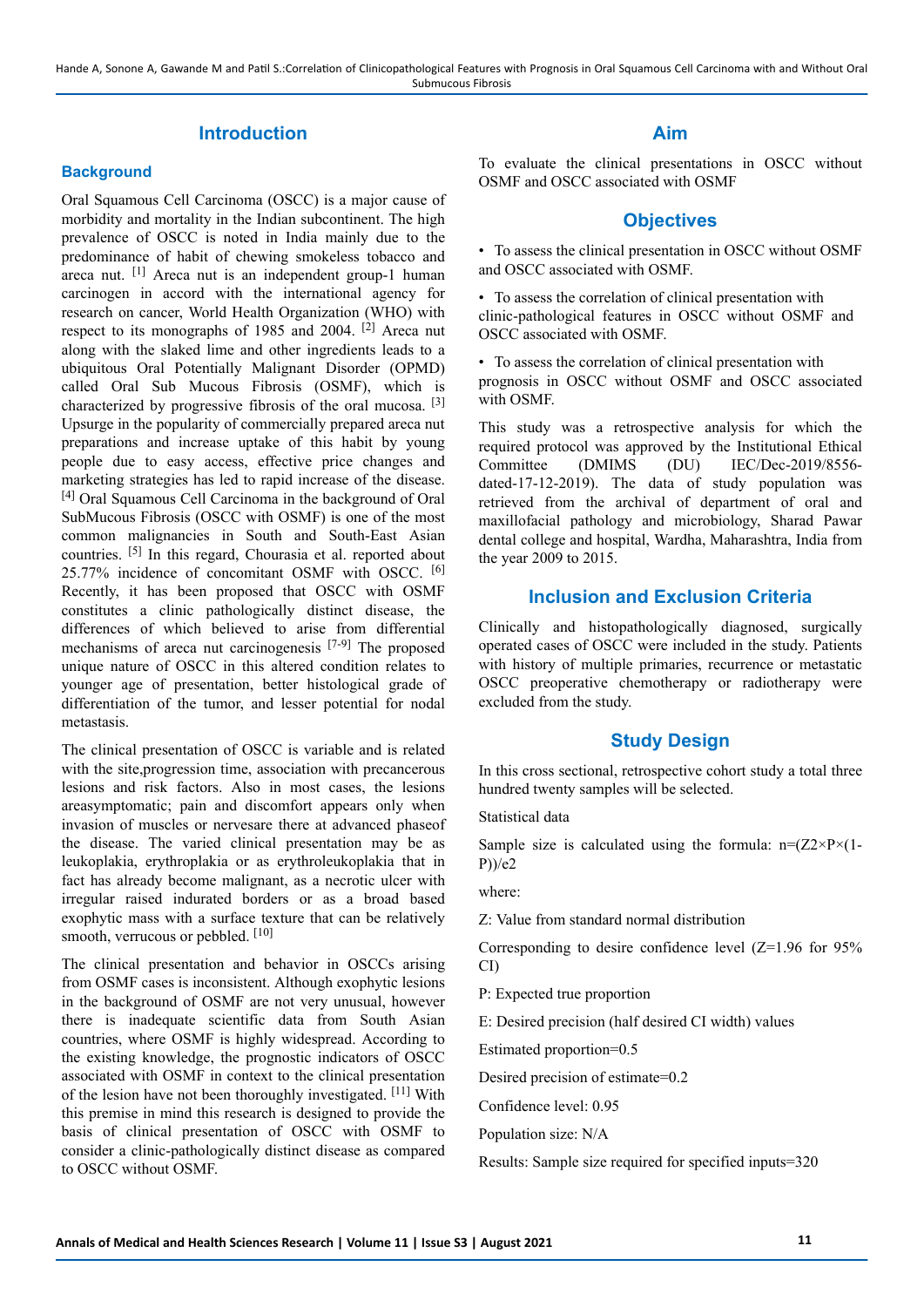Hande A, Sonone A, Gawande M and Patil S.:Correlation of Clinicopathological Features with Prognosis in Oral Squamous Cell Carcinoma with and Without Oral Submucous Fibrosis

#### **Sample selection**

Demographic data pertaining to age, gender, detailed history of relevant habit with its dose and duration, site of the lesion of all the study population was retrieved. The clinical staging of patients (tumour node metatstasis) was done in line with the American Joint Committee of Cancer staging system. [12] Hematoxylin and eosin stained tissue sections were obtained from archives of department for histopathological analysis. Three oral pathologists independently performed histopathological grading of all oral cancer cases using broders grading system in a blinded manner. Extent of lymph node metastasis was confirmed by histopathological evaluation of lymph nodes dissected from surgically excised specimens. A pilot study was carried out to appraise inter and intra-observer reliability for scoring of the histopathological parameters. Follow-up information for disease free survival of five years was documented in the records. Further detailed information in perspective to clinical presentation of the lesion was recorded. The clinical presentation of the lesion was categorized into erythroplakic, erythroleukoplakic, ulcerative, endophyticulceroproliferative and proliferative or exophytic. Further while compilation of the patients' data pertaining to history and clinical features, it was observed that many cases of OSCC were associated with one of the most common OPMD that is OSMF. So Further on the basis of association of OSMF, the large cohort of OSCC cases were sub grouped into two. Group one includes OSCC without OSMF (166 cases) and group two OSCC associated with OSMF (154 cases).

#### **Discussion**

The prevalence of OSCC and related morbidity and mortality, even though inconsistent across the globe, are elevated in regions where areca nut and tobacco use is high. Moreover the OSCC in the background of OSMF is one of the most common malignancies in South East Asian population, due to injudious use of tobacco and arecanut preparation. In context to the clinical appearance in OSCC associated with OSMF, proliferative, verrucous pattern was more commonly observed as compared to infiltrative and ulcero-infiltrative morphology. [13] Also the Oral Verrucous Hyperplasia (OVH) in patients with OSMF is a relatively common condition among areca nut chewers and has a malignant transformation rate of 7% to 13%. [14]

We will be evaluating all the cases of OSCC with respect to clinicopathological characteristics and treatment outcome. Further we appraise the variation in clinical presentation in OSCC without OSMF and OSCC associated with OSMF. Previous research from our organization had revealed that OSCC associated with OSMF was a distinct clinicopathological entity. The study results support the proposition that the OSCC associated with OSMF lesions takes place through a diverse and specific molecular pathway related to areca nut etiology. This results in the better grade of tumor differentiation, less the chances of nodal metastases along with early detection (early clinical TNM stage) and better prognosis and shows the prevalence in younger males. [9]

# **Hypothesis**

The question that should be addressed in these cases is why the dysplastic epithelium fails to invade the underlying connective tissue but proliferates in an exophytic pattern, unlike in the case of conventional dysplastic lesions. A possible hypothesis is that the exophytic nature of dysplastic epithelium could be a result of abnormal collagen in the connective tissue showing resistance for known invasive mechanisms. Further, normal collagenases may not be able to destroy collagen in OSMF, as there is abnormal crosslinkage. [15] Recent evidence suggests upregulation of the copper-dependent extracellular enzyme lysyl oxidase by fibroblasts in oral submucous fibrosis, leading to excessive cross-linking and accumulation of collagen. [16] Mohammed et al. suggested that a substantial amount of copper released from areca products induces lysyl oxidase activity, upregulating collagen synthesis by fibroblasts, facilitating its crosslinking, and thereby inhibiting its degradation. [17] Although this is not an uncommon clinical scenario, no studies in the literature on this issue have any significant clinical implications. Therefore, systematic investigation of this aspect appears mandatory.

#### **References**

- 1. Acharya S, Rahman S, Hallikeri K. A retrospective study of clinicopathological features of oral squamous cell carcinoma with and without oral submucous fibrosis. J Oral Maxillofac Pathol. 2019;23:162-169
- 2. World Health Organization. International Agency for Research on Cancer (IARC) monographs on the evaluation of carcinogenic risks to humans. IARC Press. 2004.
- 3. Tilakaratne WM, Klinikowski MF, Takashi S, Peters TJ, Warnakulasuriya S. Oral submucous fibrosis: Review on etiology and pathogenesis. Oral Oncol. 2006;42:561-568.
- 4. Gupta PC, Sinor PN, Bhonsle RB, Pawar VS, Mehta HC. Oral submucous fibrosis in India: A new epidemic? Natl Med J India. 1998;11:113-116.
- 5. Chiba I. Prevention of BQ chewers oral cancer in the Asian-Pacific area. Asian Pac J Cancer Prev. 2001;2:263–269.
- 6. Chourasia NR, Borle RM, Vastani A. Concomitant association of oral submucous fibrosis and oral squamous cell carcinoma and incidence of malignant transformation of oral submucous fibrosis in a population of central India: A retrospective study. J Maxillofac Oral Surg 2015;14:902–906.
- 7. Sarode SC, Sarode GS. Better grade of tumor differentiation of oral squamous cell carcinoma arising in background of oral submucous fibrosis. Med Hypotheses. 2013;81:540–543.
- 8. Chaturvedi P, Vaishampayan SS, Nair S. Oral squamous cell carcinoma arising in background of oral submucous fibrosis: A clinicopathologically distinct disease. Head Neck. 2012;35:1404–1409.
- 9. Gadbail AR, Chaudhary M, Gawande M. Oral squamous cell carcinoma in the background of oral submucous fibrosis is a distinct clinicopathological entity with better prognosis. J Oral Pathol Med. 2017;46:448-453.